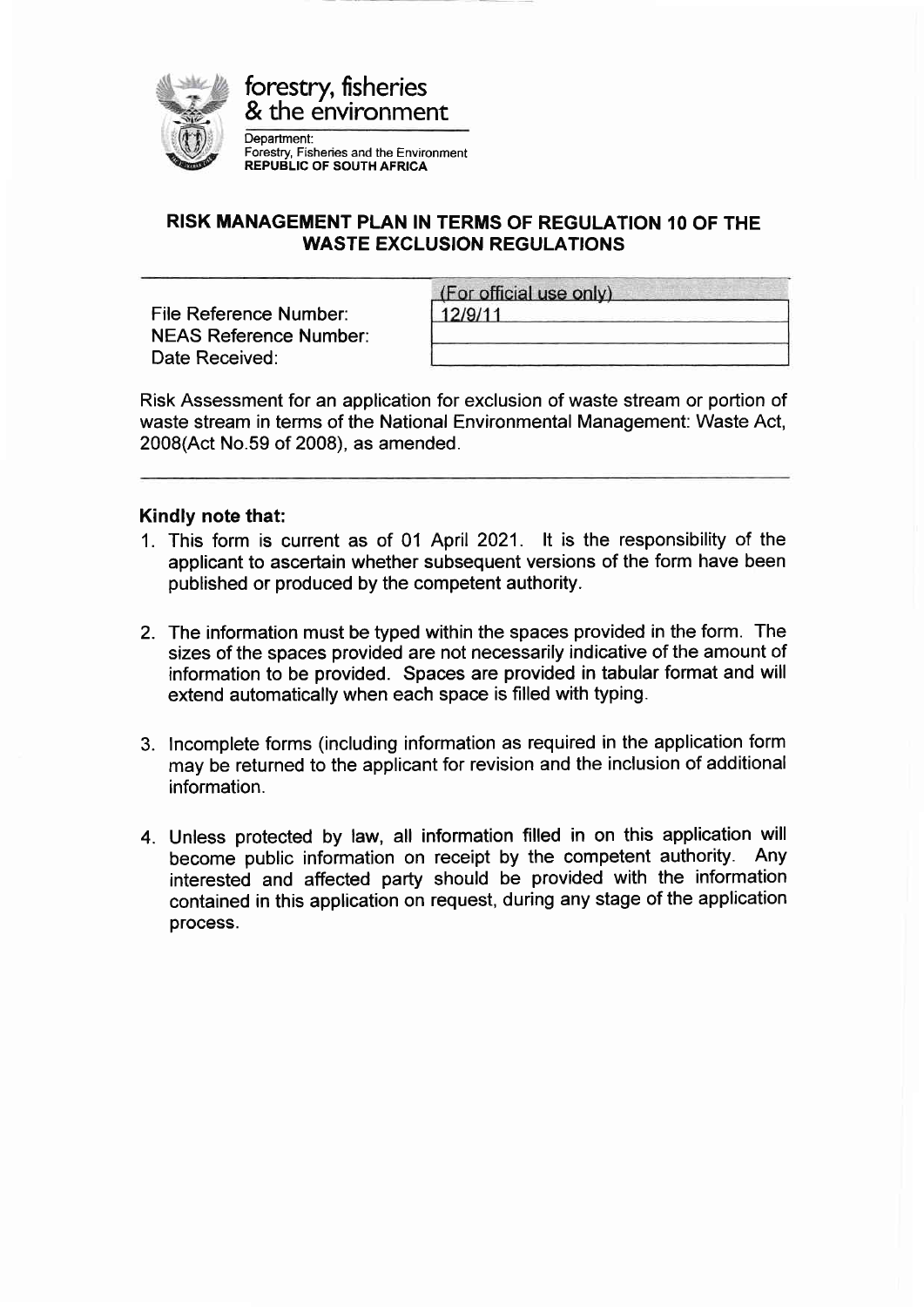| <b>BACKGROUND INFORMATION</b> |                                                       |
|-------------------------------|-------------------------------------------------------|
| <b>APPLICANT</b>              | SA Steel Mills (Pty) Ltd                              |
| <b>CONTACT PERSON</b>         |                                                       |
| <b>NAME</b>                   | <b>Ms Fatima Rawjee</b>                               |
| <b>ADDRESS</b>                | Old Kookfontein Farm, Main Kookfontein Road, Meyerton |
| <b>E-MAIL ADDRESS</b>         | fatima@sasteelmill.co.za                              |
| <b>TELEPHONE</b>              | 016 362 6045                                          |
| <b>CELL PHONE</b>             | 072 667 8508                                          |

| <b>WASTE FACILITIY OR FACILITIES</b> |                                                                                                                                                        |                 |                                                                      |            |                  |             |
|--------------------------------------|--------------------------------------------------------------------------------------------------------------------------------------------------------|-----------------|----------------------------------------------------------------------|------------|------------------|-------------|
|                                      | By-products generated from the secondary steel making processes<br>at the steel plant located at Portions 75 and 76 of the Farm<br>Kookfontein 545 IQ. |                 |                                                                      |            |                  |             |
|                                      |                                                                                                                                                        |                 | Slag (impurities from the steel) forms on top of the molten steel in |            |                  |             |
| <b>SOURCE (S) OF WASTE</b>           | the furnaces.                                                                                                                                          |                 |                                                                      |            |                  |             |
| <b>WASTE TO BE BENEFICIATED</b>      | Slag                                                                                                                                                   |                 |                                                                      |            |                  |             |
| <b>GPS CO-ORDINATES AT</b>           |                                                                                                                                                        | <b>LATITUDE</b> |                                                                      |            | <b>LONGITUDE</b> |             |
| <b>CORNERS OF WASTE</b>              |                                                                                                                                                        |                 |                                                                      |            |                  |             |
| <b>GENERATING FACILITY OR</b>        |                                                                                                                                                        |                 |                                                                      |            |                  |             |
| <b>FACILITIES</b>                    |                                                                                                                                                        |                 |                                                                      | 27°        | 59 <sup>°</sup>  | 16.92"      |
| 1                                    | 26°                                                                                                                                                    | 34 <sup>°</sup> | 15.38"                                                               |            |                  |             |
| 2                                    | $26^{\circ}$                                                                                                                                           | 33 <sup>°</sup> | 52.01"                                                               | $27^\circ$ | 59'              | $36.00$ "   |
| 3                                    | $26^\circ$                                                                                                                                             | 34 <sup>′</sup> | 03.52"                                                               | 27°        | 59 <sup>°</sup>  | 49.65"      |
| 4                                    | 26°                                                                                                                                                    | 34'             | 15.23"                                                               | 27°        | 59               | 54.56"      |
| 5                                    | 26°                                                                                                                                                    | 34'             | $23.20$ "                                                            | $27^\circ$ | 59 <sup>′</sup>  | $53.10^{4}$ |
| 6                                    | 26°                                                                                                                                                    | 34 <sup>′</sup> | 23.15"                                                               | $27^\circ$ | 59'              | 47.45"      |
| 7                                    | $26^\circ$                                                                                                                                             | $34^{\circ}$    | 18.31"                                                               | $27^\circ$ | 59 <sup>′</sup>  | 36.39"      |
| 8                                    | 26°                                                                                                                                                    | 34 <sup>°</sup> | 19.72"                                                               | $27^\circ$ | 59 <sup>th</sup> | 26.68"      |
| 9                                    | $26^\circ$                                                                                                                                             | 34'             | 18.10"                                                               | $27^\circ$ | 59 <sup>′</sup>  | 20.93"      |
|                                      | Slag: Iron will be recovered from the slag and reused in the steel-                                                                                    |                 |                                                                      |            |                  |             |
|                                      | making process. The remaining waste from the slag will be used in                                                                                      |                 |                                                                      |            |                  |             |
| <b>BENEFICIAL USE/S</b>              | aggregate for road building.                                                                                                                           |                 |                                                                      |            |                  |             |

| <b>WASTE GENERATING PROCESS</b> |                  |                |
|---------------------------------|------------------|----------------|
| <b>MSDS ATTACHED IF</b>         | <b>YES</b>       | <b>NO</b>      |
| <b>HAZARDOUS</b>                |                  |                |
| WASTE GENERATING FACILITY       | <b>HAZARDOUS</b> | <b>GENERAL</b> |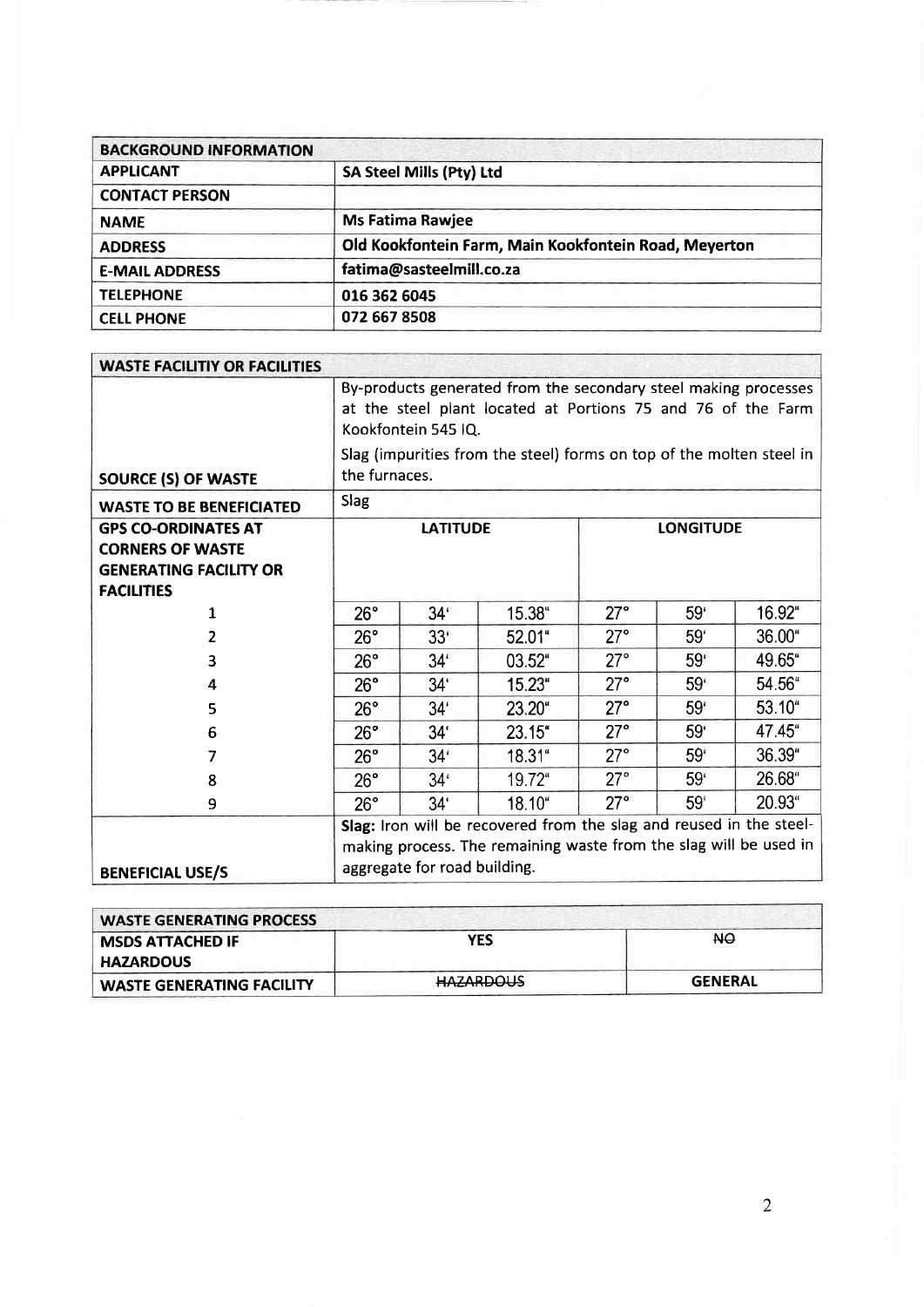## RISK MANAGEMENT PLAN

| <b>Activity</b>                                                                                                                                                                      | <b>Risk Description</b>                                                                                                    | Action(s) to minimise/ manage the risk                                                                                                                                                                                                                                                                                                                                                                                                                                                                                                                                                                                                                                                                                                          | Responsibility (Who is responsible to<br>carry out the action)                     |
|--------------------------------------------------------------------------------------------------------------------------------------------------------------------------------------|----------------------------------------------------------------------------------------------------------------------------|-------------------------------------------------------------------------------------------------------------------------------------------------------------------------------------------------------------------------------------------------------------------------------------------------------------------------------------------------------------------------------------------------------------------------------------------------------------------------------------------------------------------------------------------------------------------------------------------------------------------------------------------------------------------------------------------------------------------------------------------------|------------------------------------------------------------------------------------|
| Steel making processes including, but not<br>limited to:<br>• Steel scrap delivery and sorting.<br>Melting of the steel scrap in the<br>furnaces.<br>• Casting of the steel billets. | The processes and associated activities<br>(vehicle movement) are noisy and could<br>impact on the surrounding properties. | The proponent must implement a line<br>of communication where complaints<br>could be lodged/registered, and all<br>complaints<br>received<br>must<br>be<br>addressed<br>as expeditiously<br><b>as</b><br>possible.                                                                                                                                                                                                                                                                                                                                                                                                                                                                                                                              | SASM (SA Steel Mills) Management<br><b>SHEQ Officer</b>                            |
| Reheating the billets (when needed).<br>Rolling the billets to form end<br>products; and<br>• Sorting and dispatching the end<br>products.                                           | The processes involve many health and<br>safety risks and hazards to the workers<br>and employees at the plant.            | Noise zones must be identified and<br>clearly marked.<br>All employees and visitors entering<br>the site must be provided suitable<br>hearing protection which must be<br>worn continuously whilst in the noise<br>zones.<br>All SHEQ requirements must be<br>considered and adhered to by all<br>employees and contractors at all<br>times.<br>Borehole water must not be used for<br>water consumption.<br>An<br>emergency plan<br>must be<br>implemented which:<br>Addresses<br>all<br>possible<br>$\Omega$<br>emergency situations that could<br>arise at the plant.<br>Includes relevant training of staff<br>$\circ$<br>e.g., firefighting and first aid<br>training.<br>Establishes evacuation plans<br>that are clearly communicated to | <b>SASM Management</b><br><b>SHEQ Officer</b><br>Trained emergency team/ personnel |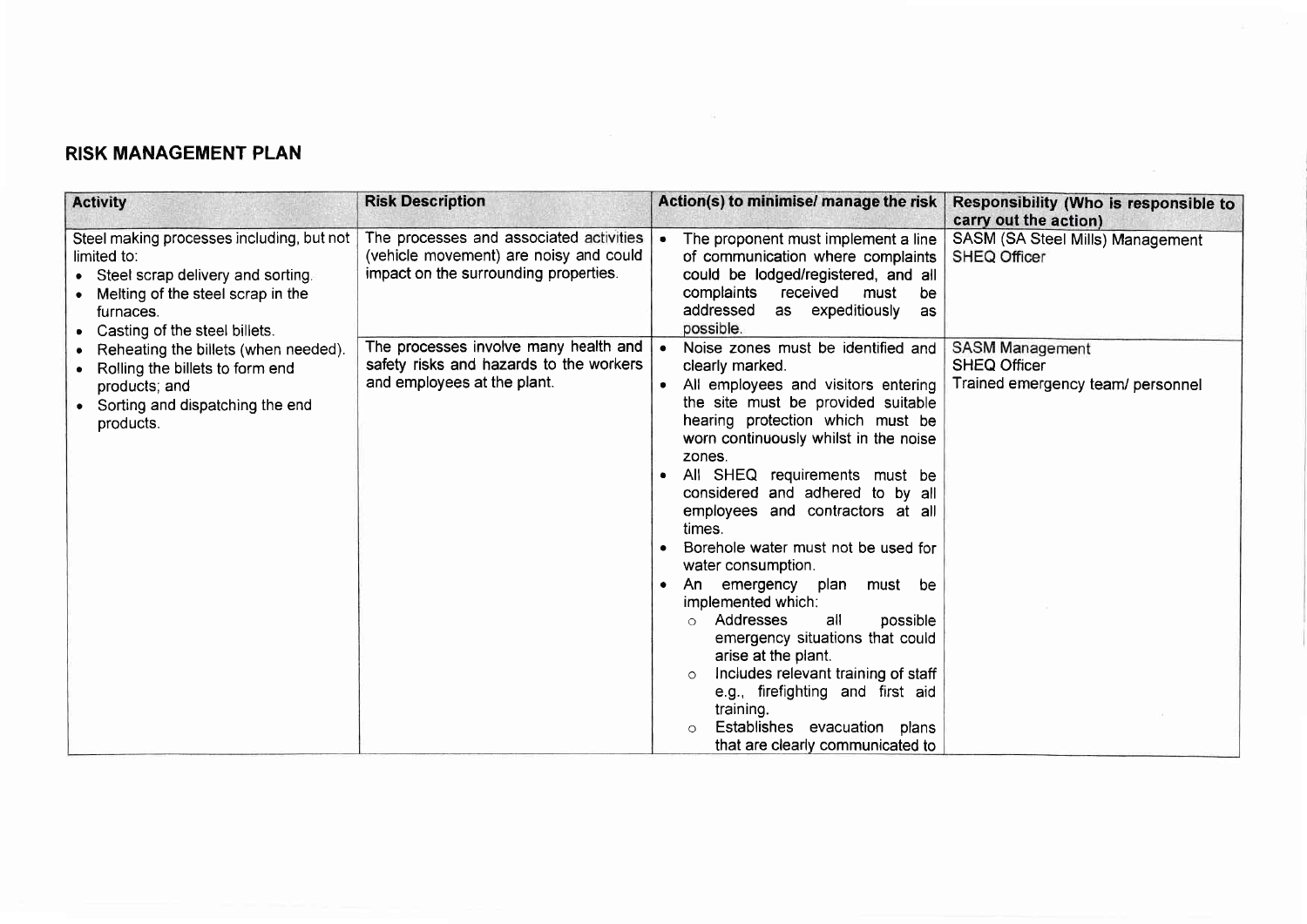| <b>Activity</b>                                                                                          | <b>Risk Description</b>                                                                                                                                                                | Action(s) to minimise/ manage the risk                                                                                                                                                                                                                                                                                                                                                                                                                                                               | Responsibility (Who is responsible to<br>carry out the action) |
|----------------------------------------------------------------------------------------------------------|----------------------------------------------------------------------------------------------------------------------------------------------------------------------------------------|------------------------------------------------------------------------------------------------------------------------------------------------------------------------------------------------------------------------------------------------------------------------------------------------------------------------------------------------------------------------------------------------------------------------------------------------------------------------------------------------------|----------------------------------------------------------------|
|                                                                                                          |                                                                                                                                                                                        | all staff members and visualised<br>across the plant.<br>Establishes drills that must be<br>$\bigcap$<br>conducted regularly and properly<br>recorded.<br>Is reviewed<br>annually<br>and<br>updated/<br>amended<br>where<br>required.<br>All hazardous substances used in the<br>processes undertaken or generated<br>from the processes on the site must<br>be properly stored and handled as per<br>the Material Safety Data Sheets<br>(MSDS). Hard copies of which must<br>be maintained on site. |                                                                |
| Storage of steel scrap                                                                                   | The improper storage of steel scrap could<br>result in stormwater pollution and                                                                                                        | • A Waste Management Plan (WMP)<br>must be established that includes:                                                                                                                                                                                                                                                                                                                                                                                                                                | <b>SASM Management</b><br><b>SHEQ Officer</b>                  |
| Storage of waste/ by-products                                                                            | subsequently pollution of natural water<br>resources or municipal systems as well<br>as soil pollution.<br>The improper storage of waste/ by-<br>products generated from the processes | A monitoring system that<br>O.<br>effectively monitors and records<br>all scrap steel delivered to site<br>and all by-products and wastes<br>removed from the site.                                                                                                                                                                                                                                                                                                                                  | Cleaning and<br>maintenance<br>team/<br>personnel              |
| could result in the pollution of natural<br>resources including soil, surface water<br>and ground water. | Staff training to ensure that all<br>O.<br>staff members are aware of the<br>proper waste handling and<br>storage procedures.                                                          |                                                                                                                                                                                                                                                                                                                                                                                                                                                                                                      |                                                                |
|                                                                                                          |                                                                                                                                                                                        | Waste handling and storage<br>O<br>measures applicable to each<br>waste type and as per the<br>MSDS's where relevant.                                                                                                                                                                                                                                                                                                                                                                                |                                                                |
|                                                                                                          |                                                                                                                                                                                        | Inspection and maintenance<br>O<br>measures.                                                                                                                                                                                                                                                                                                                                                                                                                                                         |                                                                |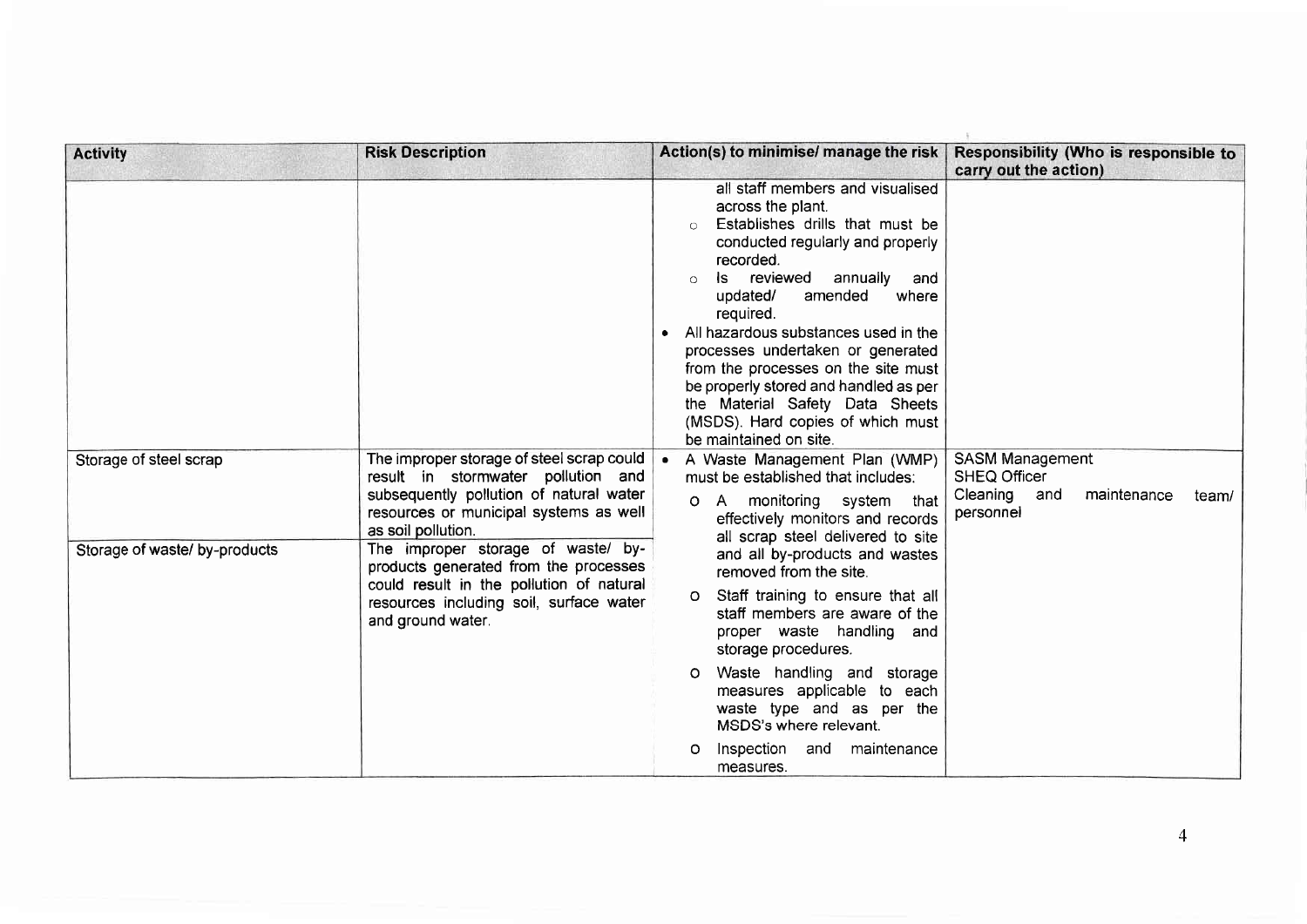| <b>Activity</b> | <b>Risk Description</b> | Action(s) to minimise/ manage the risk                                                                                                                                                                                                                                                                                                                                                                                                                                                                                                                                                                                                                                                                                                                                                                                                                                                                                                                                                                                                    | Responsibility (Who is responsible to<br>carry out the action) |
|-----------------|-------------------------|-------------------------------------------------------------------------------------------------------------------------------------------------------------------------------------------------------------------------------------------------------------------------------------------------------------------------------------------------------------------------------------------------------------------------------------------------------------------------------------------------------------------------------------------------------------------------------------------------------------------------------------------------------------------------------------------------------------------------------------------------------------------------------------------------------------------------------------------------------------------------------------------------------------------------------------------------------------------------------------------------------------------------------------------|----------------------------------------------------------------|
|                 |                         | • No waste/ by-products must be stored<br>on bare ground.<br>• The areas for both the scrap metal<br>storage and the waste storage must<br>be constructed with a concrete<br>surface bed or other approved<br>This<br>material<br>materials.<br>as<br>constructed<br>must<br>create<br>an<br>impervious surface to prevent the<br>penetration of the surface water into<br>the sub surface ground water.<br>• The waste storage area must be<br>covered.<br>• The scrap and waste storage areas<br>must be protected by means of a<br>300mm minimum height bund wall.<br>The entrance to these areas must not<br>be on the low side of the site and<br>should be positioned so as not to<br>allow the ingress or egress of<br>stormwater runoff from the storage<br>areas.<br>• Sufficient and appropriate containers<br>must be provided according to the<br>waste type and quantities.<br>• Waste must not be allowed to exceed<br>the capacity of the storage containers<br>and storage areas.<br>• Waste must be placed separately in |                                                                |
|                 |                         | designated<br>and clearly marked<br>containers.                                                                                                                                                                                                                                                                                                                                                                                                                                                                                                                                                                                                                                                                                                                                                                                                                                                                                                                                                                                           |                                                                |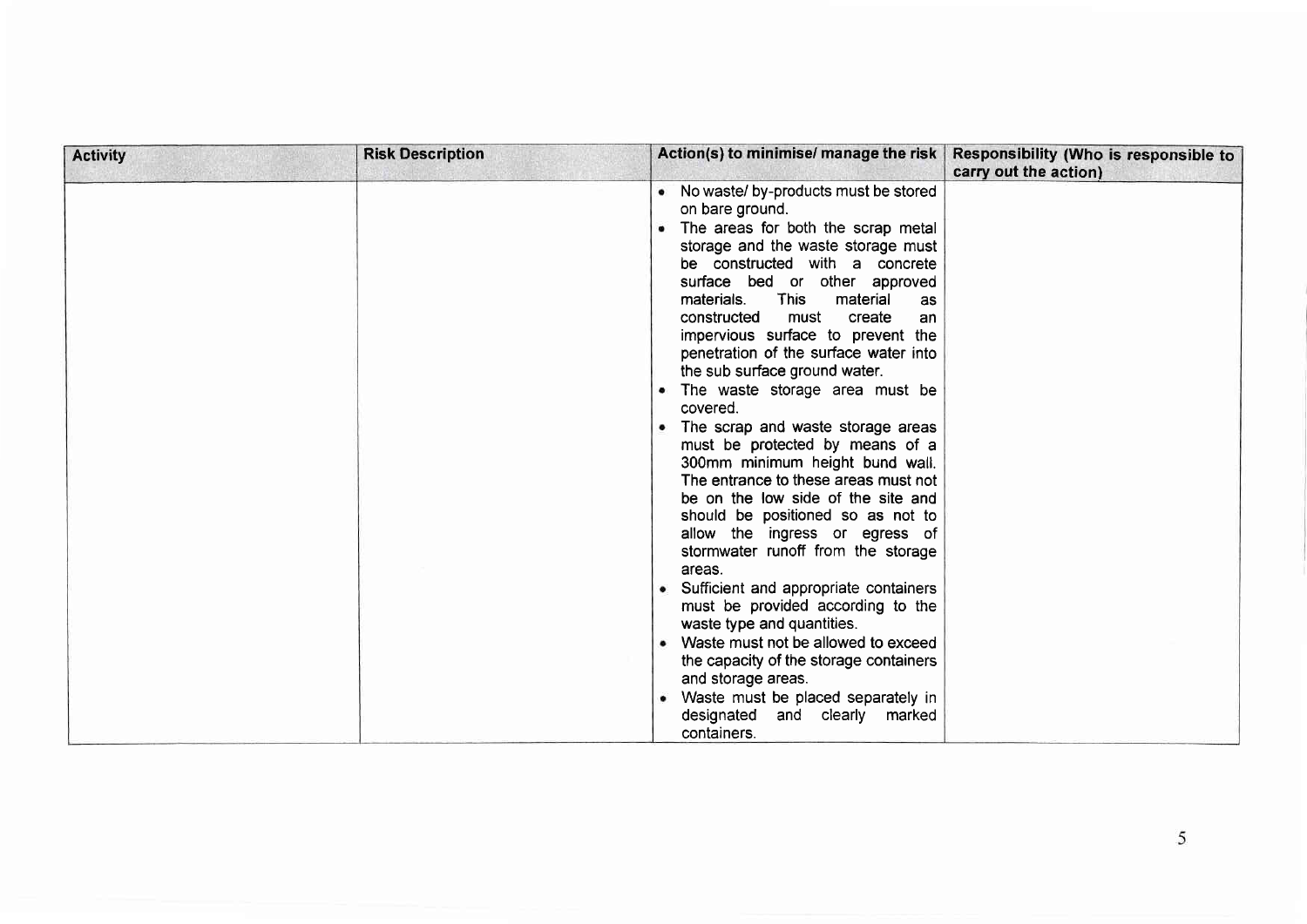| <b>Activity</b>                                                | <b>Risk Description</b>                                                                                                                                                                            | Action(s) to minimise/ manage the risk                                                                                                                                                                                                                                                                                                                                                                                                                                                                                                                                                                                                                                                                                                                                                                                                                                     | Responsibility (Who is responsible to<br>carry out the action)                                     |
|----------------------------------------------------------------|----------------------------------------------------------------------------------------------------------------------------------------------------------------------------------------------------|----------------------------------------------------------------------------------------------------------------------------------------------------------------------------------------------------------------------------------------------------------------------------------------------------------------------------------------------------------------------------------------------------------------------------------------------------------------------------------------------------------------------------------------------------------------------------------------------------------------------------------------------------------------------------------------------------------------------------------------------------------------------------------------------------------------------------------------------------------------------------|----------------------------------------------------------------------------------------------------|
|                                                                |                                                                                                                                                                                                    | . The storage areas must be well<br>ventilated and easily accessible to<br>waste removal vehicles.<br>By-products too large to be stored in<br>containers e.g., Randoms and<br>Misrolls must be stored in a structured<br>manner on a concreted and covered<br>area.<br>• The waste storage area should be<br>cleaned out at least weekly but should<br>not be allowed to go uncleared for<br>longer than a month.<br>• Areas around the storage areas must<br>be maintained so that they are clean,<br>neat and in good sanitary condition at<br>all times.<br>• Stormwater that has collected inside<br>the bund wall must be removed to the<br>sewer system after each rain event.<br>• The paved roadways around the<br>scrap metal storage and the waste<br>storage areas must be shaped and<br>graded so that surface stormwater<br>does not enter into these areas. |                                                                                                    |
| Disposal or removal of waste/<br>by-<br>products from the site | The improper disposal or removal of<br>waste/ by-products generated from the<br>processes could result in the pollution of<br>natural resources including soil, surface<br>water and ground water. | • No waste may be dumped, buried or<br>burned on the property.<br>. All waste for final disposal must be<br>removed<br>by a licensed waste<br>contractor and disposed of at an<br>authorized permitted waste/landfill<br>site.                                                                                                                                                                                                                                                                                                                                                                                                                                                                                                                                                                                                                                             | <b>SASM Management</b><br><b>SHEQ Officer</b><br>Cleaning and<br>maintenance<br>team/<br>personnel |
|                                                                |                                                                                                                                                                                                    | Certificates of safe disposal must be<br>issued by the waste contractor to the                                                                                                                                                                                                                                                                                                                                                                                                                                                                                                                                                                                                                                                                                                                                                                                             |                                                                                                    |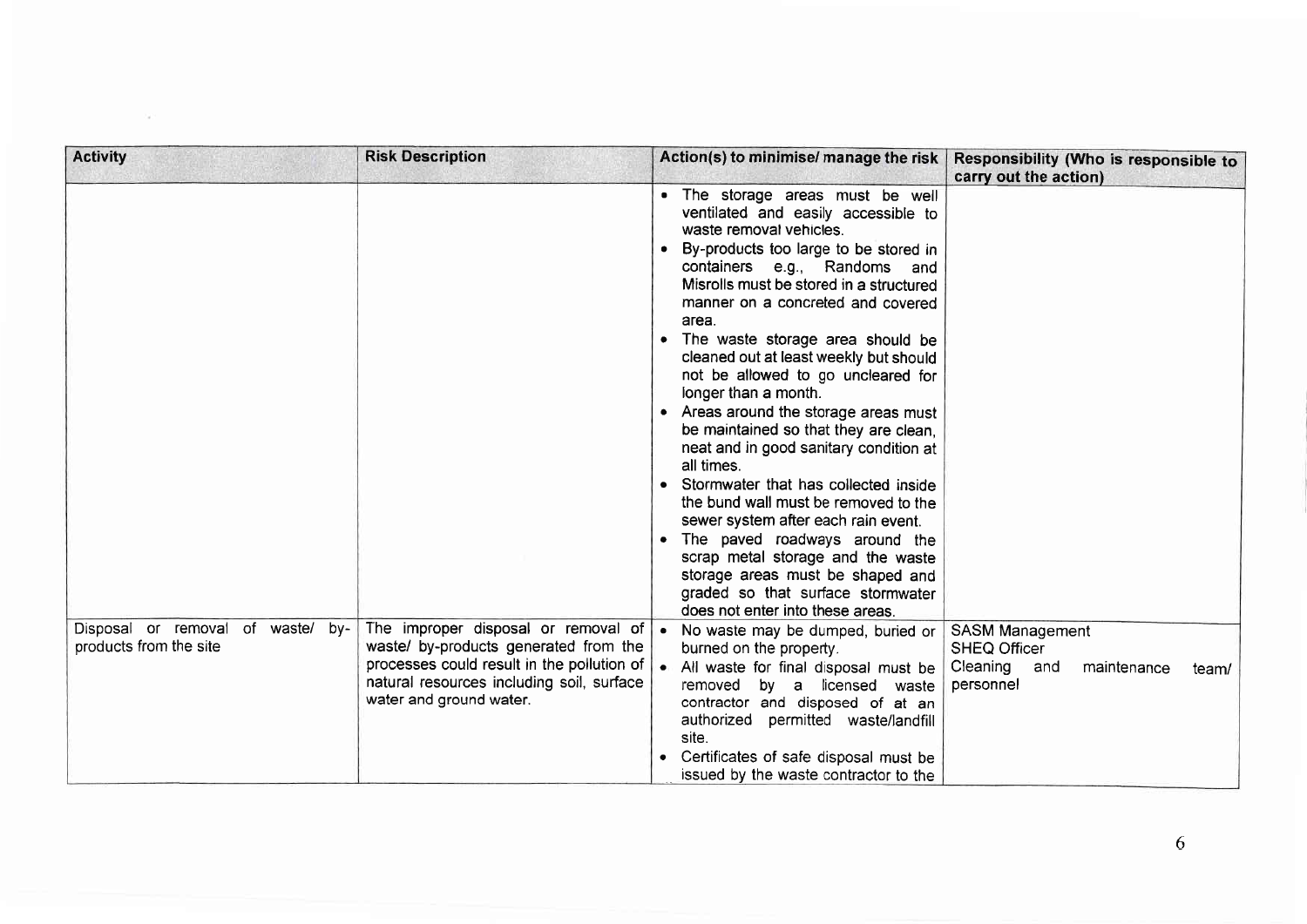| <b>Activity</b>                                      | <b>Risk Description</b>                                                                                                           | Action(s) to minimise/ manage the risk                                                                                                                                                                                                                                                                                                                                                                                                                                                                                                                                                                                                                                                                                                          | Responsibility (Who is responsible to<br>carry out the action) |
|------------------------------------------------------|-----------------------------------------------------------------------------------------------------------------------------------|-------------------------------------------------------------------------------------------------------------------------------------------------------------------------------------------------------------------------------------------------------------------------------------------------------------------------------------------------------------------------------------------------------------------------------------------------------------------------------------------------------------------------------------------------------------------------------------------------------------------------------------------------------------------------------------------------------------------------------------------------|----------------------------------------------------------------|
|                                                      |                                                                                                                                   | proponent and records maintained on<br>the site.<br>• Waste must be collected by the waste<br>contractor using the appropriate<br>equipment.<br>• Waste must be removed in suitable<br>sealed and covered containers and<br>securely transported to the waste<br>disposal facility/ landfill site.<br>• To minimize uncontrolled dumping of<br>Hazardous Wastes, consignors and<br>transporters must comply with the<br>SABS Codes of Practice on<br>Transportation of Dangerous Goods<br>National<br>Roads<br>Traffic<br>and<br>Regulations - Dangerous Goods<br>Regulations (Chapter 8). Materials<br>offered for transport must be honestly<br>described, suitably contained and<br>labeled by the employees of SA Steel<br>Mills (Pty) Ltd. |                                                                |
| Use of groundwater for the processes in<br>the plant | The depletion of natural<br>resources<br>through the unauthorized<br>use of<br>groundwater and the risk of sinkhole<br>formation. | • Should any borehole on site be used<br>it must be registered with the<br>Department of Water and Sanitation<br>(DWS).                                                                                                                                                                                                                                                                                                                                                                                                                                                                                                                                                                                                                         | <b>SASM Management</b><br><b>SHEQ Officer</b>                  |
|                                                      |                                                                                                                                   | • Should the amount of water to be<br>abstracted exceed the allowance in<br>the latest General Authorisation (GA)/<br>latest update to the GA/ extension to<br>the latest GA in terms of the taking<br>and storing of water and in terms of<br>the National Water Act 1998 (Act No.<br>36 of 1998), then the relevant process                                                                                                                                                                                                                                                                                                                                                                                                                   |                                                                |

 $\sim$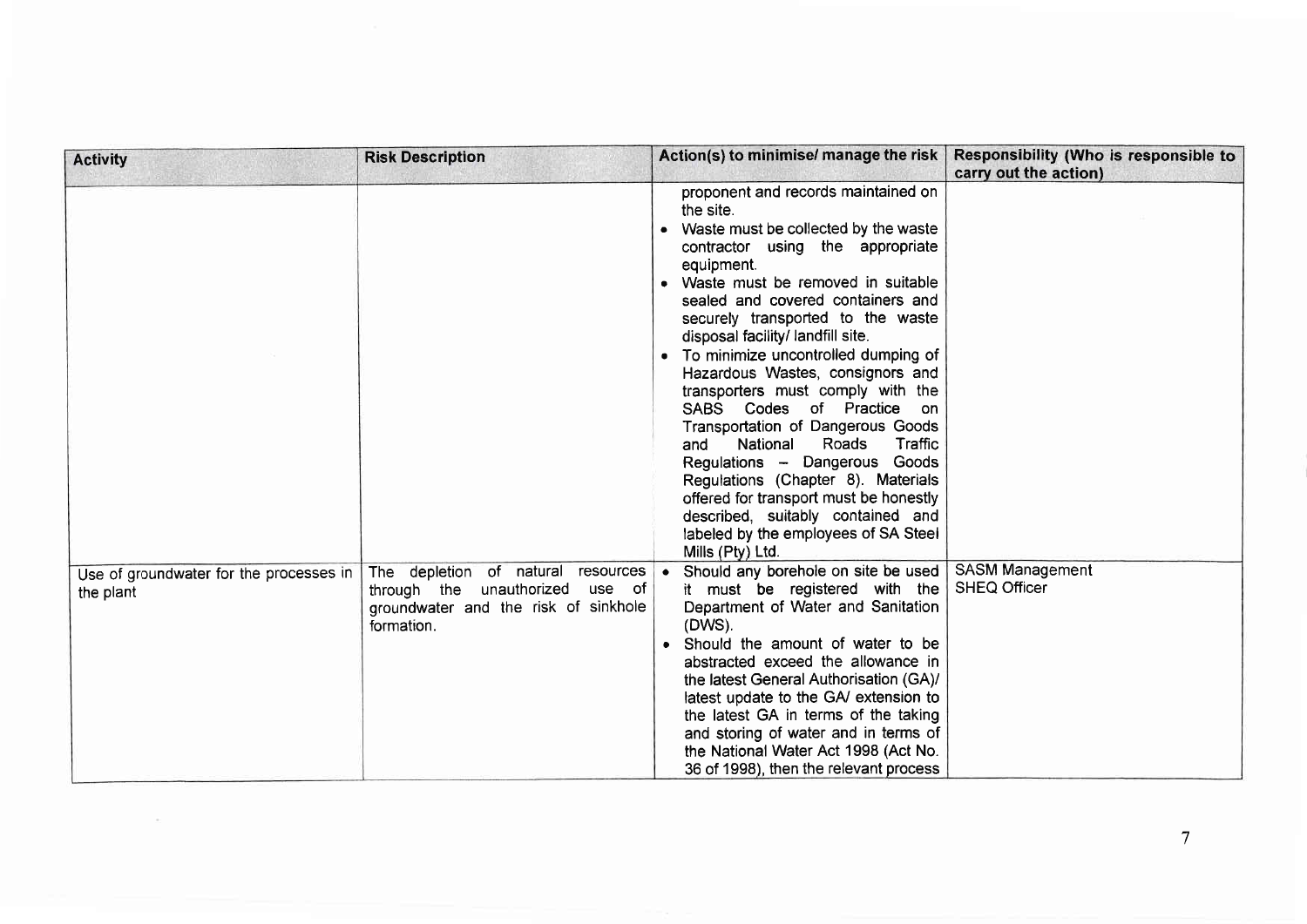| <b>Activity</b>                                                            | <b>Risk Description</b>                                                                                           | Action(s) to minimise/ manage the risk                                                                                                                                                                                                                                                                                                                                                                                                                                                                                                                                                                                                                                                                                                                                                                                             | Responsibility (Who is responsible to<br>carry out the action) |
|----------------------------------------------------------------------------|-------------------------------------------------------------------------------------------------------------------|------------------------------------------------------------------------------------------------------------------------------------------------------------------------------------------------------------------------------------------------------------------------------------------------------------------------------------------------------------------------------------------------------------------------------------------------------------------------------------------------------------------------------------------------------------------------------------------------------------------------------------------------------------------------------------------------------------------------------------------------------------------------------------------------------------------------------------|----------------------------------------------------------------|
|                                                                            |                                                                                                                   | must be followed to obtain the<br>necessary Water Use License (WUL)<br>from the DWS.<br>• If a WUL is required and subsequently<br>obtained, then all conditions of the<br>WUL must be adhered to.<br>The landowner/ proponent must<br>ensure that the water is used<br>responsibly and that drawdown of the<br>water table does not result due to<br>water usage. Excessive drawdown<br>result in sinkholes<br>could<br>or o<br>subsidences developing.<br>• It is recommended that the existing<br>boreholes on the property be tested<br>by a geohydrologist with a view to<br>establishing the safe pumping rates<br>that may be employed.<br>Drawdown of the water table should<br>be limited to 3m below the historic<br>ground water level.<br>• If boreholes are not to be used, then<br>pumps must be removed and sealed. |                                                                |
| Storage and handling of fuel, hazardous<br>substances and hazardous waste. | Improper management relating to the use<br>of hazardous substances/ hazardous<br>waste could result in pollution. | • The transport, handling and storage of<br>hazardous substances must comply<br>with all the provisions of the<br>Hazardous Substances Act, 1973 (Act<br>15 of 1973), associated<br>No.<br>regulations as well as SANS 10228<br>and SANS 10089 codes.<br>The migration of leachate or spillage<br>into the ground and groundwater<br>regime around all storage areas must                                                                                                                                                                                                                                                                                                                                                                                                                                                          | <b>SASM Management</b><br><b>SHEQ Officer</b>                  |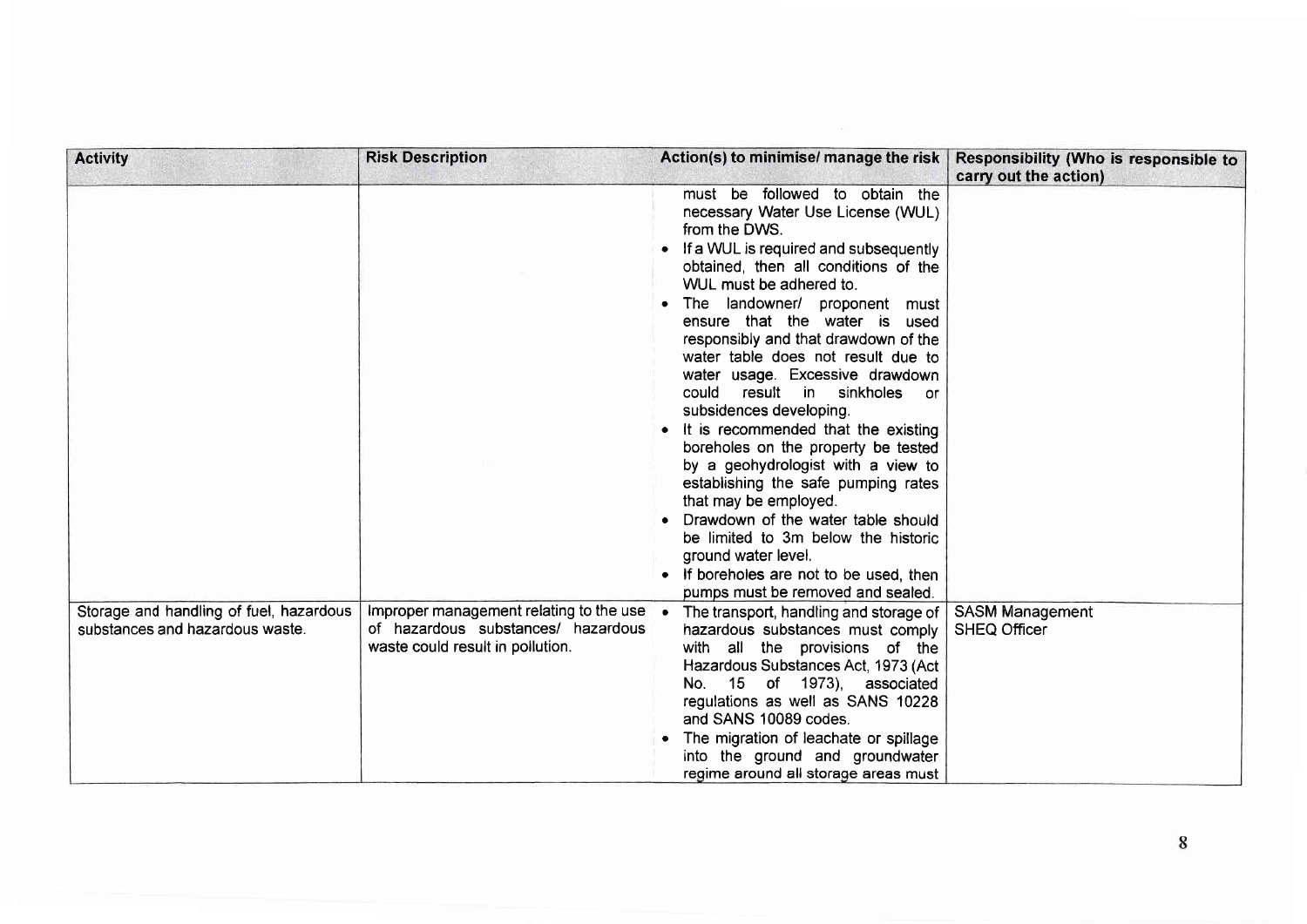| <b>Activity</b> | <b>Risk Description</b> | Action(s) to minimise/ manage the risk                                                                                                                                                                                                                                                                                                                                                                                                                                                                                                                                                                                                                                                                                                                                                                                                                                                                                                                                                                                                                                                                                                                                                                                                                                                             | Responsibility (Who is responsible to<br>carry out the action) |
|-----------------|-------------------------|----------------------------------------------------------------------------------------------------------------------------------------------------------------------------------------------------------------------------------------------------------------------------------------------------------------------------------------------------------------------------------------------------------------------------------------------------------------------------------------------------------------------------------------------------------------------------------------------------------------------------------------------------------------------------------------------------------------------------------------------------------------------------------------------------------------------------------------------------------------------------------------------------------------------------------------------------------------------------------------------------------------------------------------------------------------------------------------------------------------------------------------------------------------------------------------------------------------------------------------------------------------------------------------------------|----------------------------------------------------------------|
|                 |                         | be prevented. The storage areas for<br>substances<br>hazardous<br>and<br>hazardous waste therefore requires<br>roofing, an adequate bunding and a<br>firm waterproof base that is protected<br>from the ingress of storm water from<br>the surrounding areas. It must also<br>have an effective drainage system to<br>a waterproof spillage collection area,<br>where any spillage can be recovered<br>or suitably treated. This area must be<br>clearly demarcated and should not be<br>accessible to unauthorized persons.<br>All hazardous waste must be stored in<br>clearly marked and appropriately<br>sealed containers (preferably the<br>containers the material was supplied<br>$in$ ).<br>Hazardous waste must be controlled<br>so that they are not stored on site for<br>90 days or more before sending it to<br>an applicable site for disposal. The<br>following are the minimum quantities<br>of waste not allowed to be stored on<br>site for 90 days or more:<br>Hazard Rating $1 = 10$ kgs<br>$\circ$<br>Hazard Rating $2 = 100$ kgs<br>$\circ$<br>$\circ$ Hazard Rating 3 = 1000 kgs<br>Hazard Rating $4 = 10000$ kgs<br>No hazardous wastes such as empty<br>containers, cleaning materials, etc.<br>are to be left around the site. All<br>hazardous waste must be correctly |                                                                |

 $\alpha$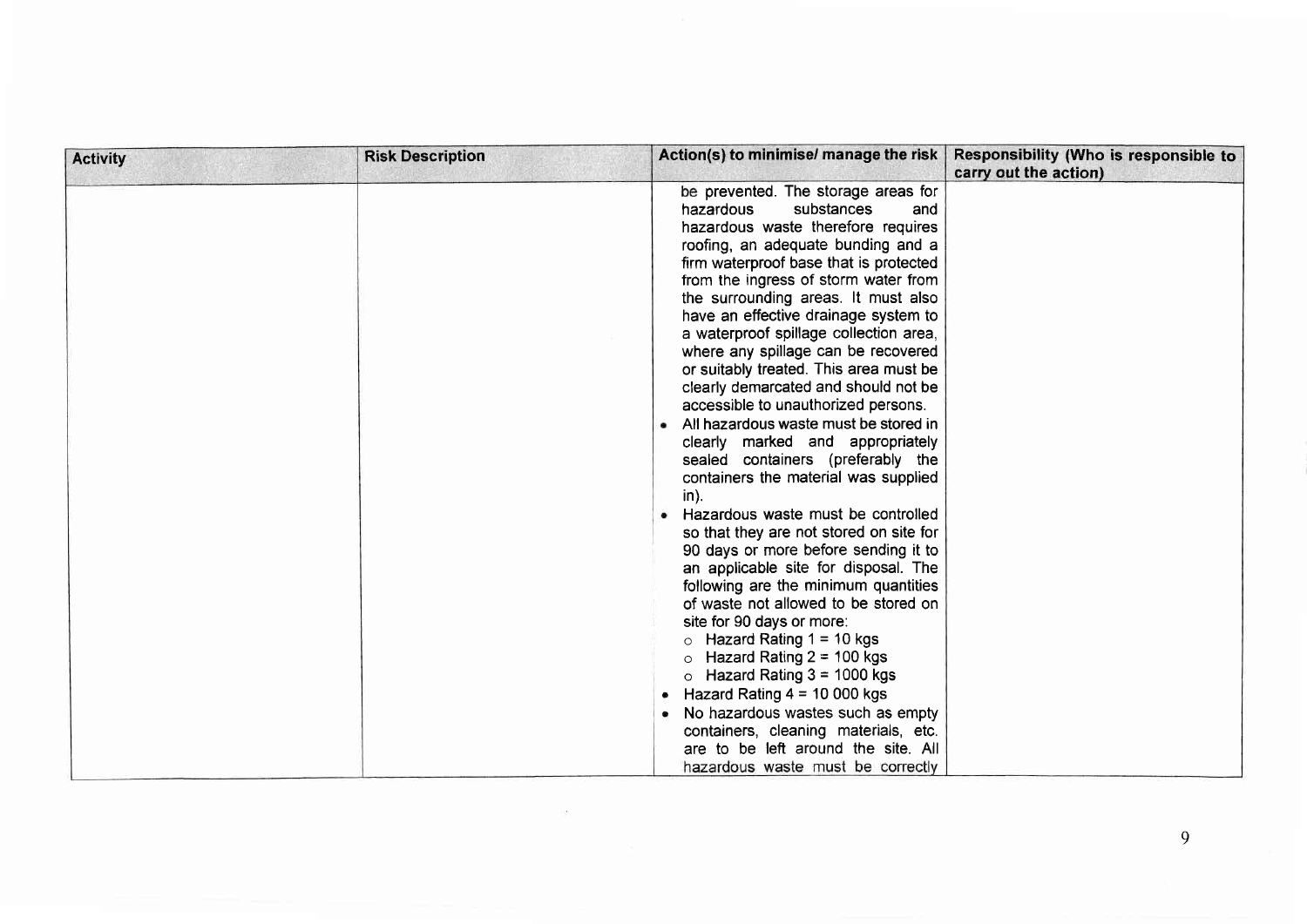| <b>Activity</b> | <b>Risk Description</b> | Action(s) to minimise/ manage the risk                                                                                                                                                                                                                                                                                                                                                                                                                                                                                                                                                                                                                                                                                                                                                                                                                                                                                                                                                                                                                                                                                                                                                                                                     | Responsibility (Who is responsible to<br>carry out the action) |
|-----------------|-------------------------|--------------------------------------------------------------------------------------------------------------------------------------------------------------------------------------------------------------------------------------------------------------------------------------------------------------------------------------------------------------------------------------------------------------------------------------------------------------------------------------------------------------------------------------------------------------------------------------------------------------------------------------------------------------------------------------------------------------------------------------------------------------------------------------------------------------------------------------------------------------------------------------------------------------------------------------------------------------------------------------------------------------------------------------------------------------------------------------------------------------------------------------------------------------------------------------------------------------------------------------------|----------------------------------------------------------------|
|                 |                         | stored at the designated area for<br>proper disposal.<br>A Spill Contingency Plan must be<br>compiled and implemented in case of<br>leakages or spillages which are not<br>detected and then lead to the<br>contamination of underground water.<br>Spill kits must be readily available and<br>sufficiently stocked at all times.<br>If a hydrocarbon spillage occurs these<br>should be cleaned using SUNSORB<br>(or similar<br>product)<br>and the<br>soils/<br>contaminated<br>materials<br>removed from site and disposed of at<br>an appropriate registered landfill site.<br>All spilled hazardous substances<br>must be contained in impermeable<br>containers for removal to a licensed<br>hazardous waste site, (this includes<br>contaminated soils, and drenched<br>spill kit material), with chain of custody<br>documentation supplied as proof of<br>end recipient.<br>Surface drainage on hard surfaces<br>should be channeled and visually<br>monitored on a regular basis to<br>ensure that there is no release of<br>potentially contaminated water. If<br>contamination is suspected, quality<br>tests must be conducted for<br>confirmation of contamination and on-<br>site<br>treatment must be done<br>immediately. |                                                                |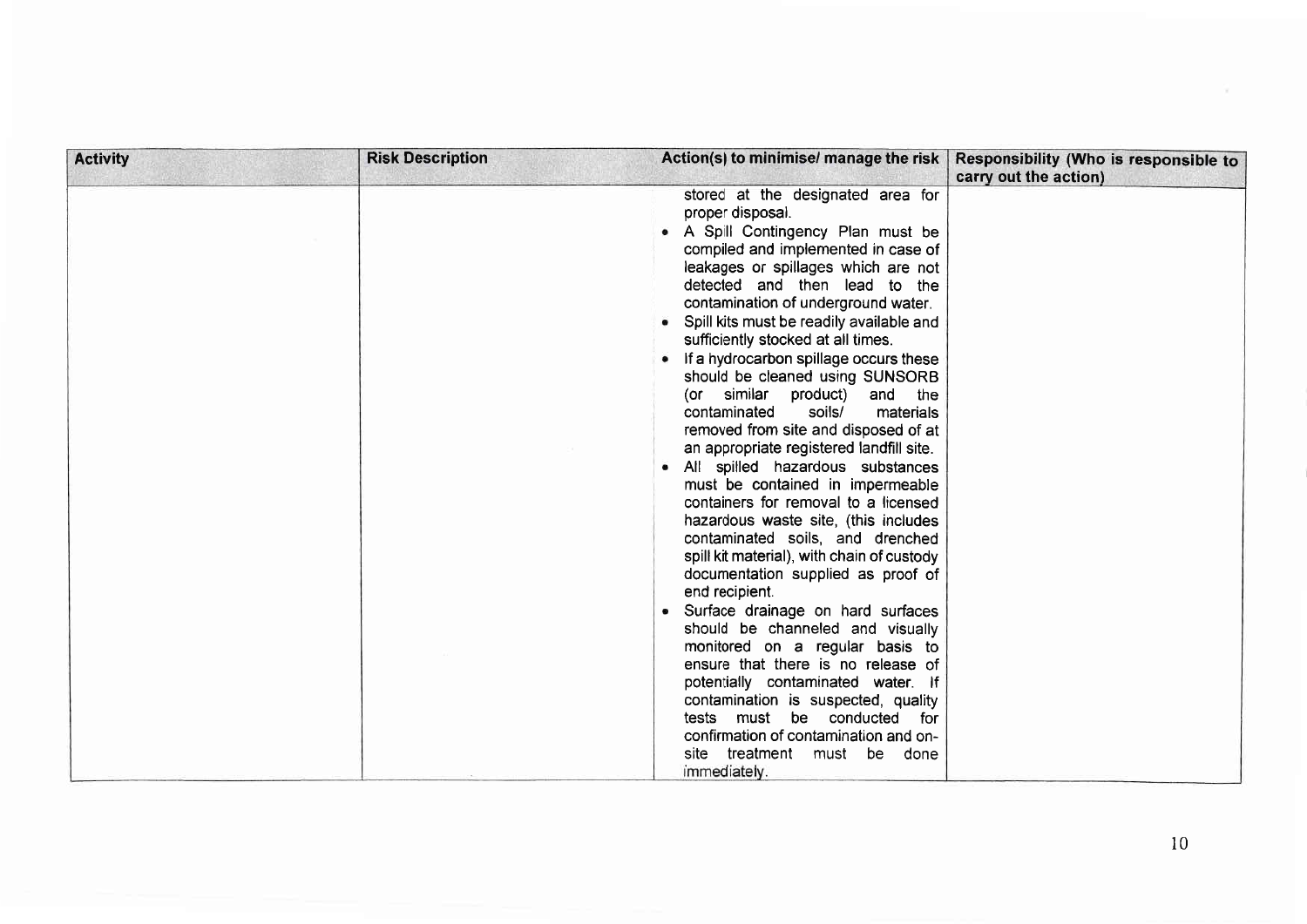| <b>Activity</b>                                              | <b>Risk Description</b>                                                                                                                                                            | Action(s) to minimise/ manage the risk                                                                                                                                                                                                                                                                                                                                                   | Responsibility (Who is responsible to<br>carry out the action)                                     |
|--------------------------------------------------------------|------------------------------------------------------------------------------------------------------------------------------------------------------------------------------------|------------------------------------------------------------------------------------------------------------------------------------------------------------------------------------------------------------------------------------------------------------------------------------------------------------------------------------------------------------------------------------------|----------------------------------------------------------------------------------------------------|
|                                                              | Risk of fires or other emergency<br>situations associated with the possible<br>improper storage and handling of fuel<br>and other hazardous substances.                            | • Hazardous waste must not be mixed<br>with other wastes of a different nature<br>or composition.<br>• All hazardous substances used in the<br>processes undertaken or generated<br>from the processes on the site must<br>be properly stored and handled as per<br>the Material Safety Data Sheets<br>(MSDS). Hard copies of which must<br>be maintained on site.                       | <b>SASM Management</b><br><b>SHEQ Officer</b>                                                      |
| <b>Effluent discharge</b>                                    | Improper management or discharge of<br>effluent (which does not meet DWS and<br>municipal standards) could contaminate<br>soil and water resources.                                | No effluent must be released into the<br>$\bullet$<br>stormwater system unless it conforms<br>to the standards of the municipality<br>and the DWS.<br>• It is recommended that bi-annual<br>groundwater sampling and testing be<br>conducted to monitor groundwater<br>quality.                                                                                                          | <b>SASM Management</b><br><b>SHEQ Officer</b>                                                      |
| Waste management and storage                                 | Improper waste<br>management<br>and $ $<br>housekeeping could have a negative<br>impact on the aesthetics of the area and<br>could be an eye-sore to the surrounding<br>community. | A high standard of housekeeping<br>$\bullet$<br>practices and general maintenance<br>must be upheld at all times.<br>The WMP to be established must be<br>adhered to.                                                                                                                                                                                                                    | <b>SASM Management</b><br><b>SHEQ Officer</b><br>Cleaning and<br>maintenance<br>team/<br>personnel |
| Air emissions from the various furnaces<br>and coal gasifier |                                                                                                                                                                                    | • An effective air pollution control<br>system must be implemented as per<br>required<br>the<br>process<br>design<br>specifications. This could be a<br>scrubber system on the re-heat<br>process and a cooler, a spark arrestor<br>and a bag filter system for the<br>induction and electric arc furnaces.<br>The site must be paved, and effective<br>traffic flow must be maintained. | <b>SASM Management</b><br><b>SHEQ Officer</b>                                                      |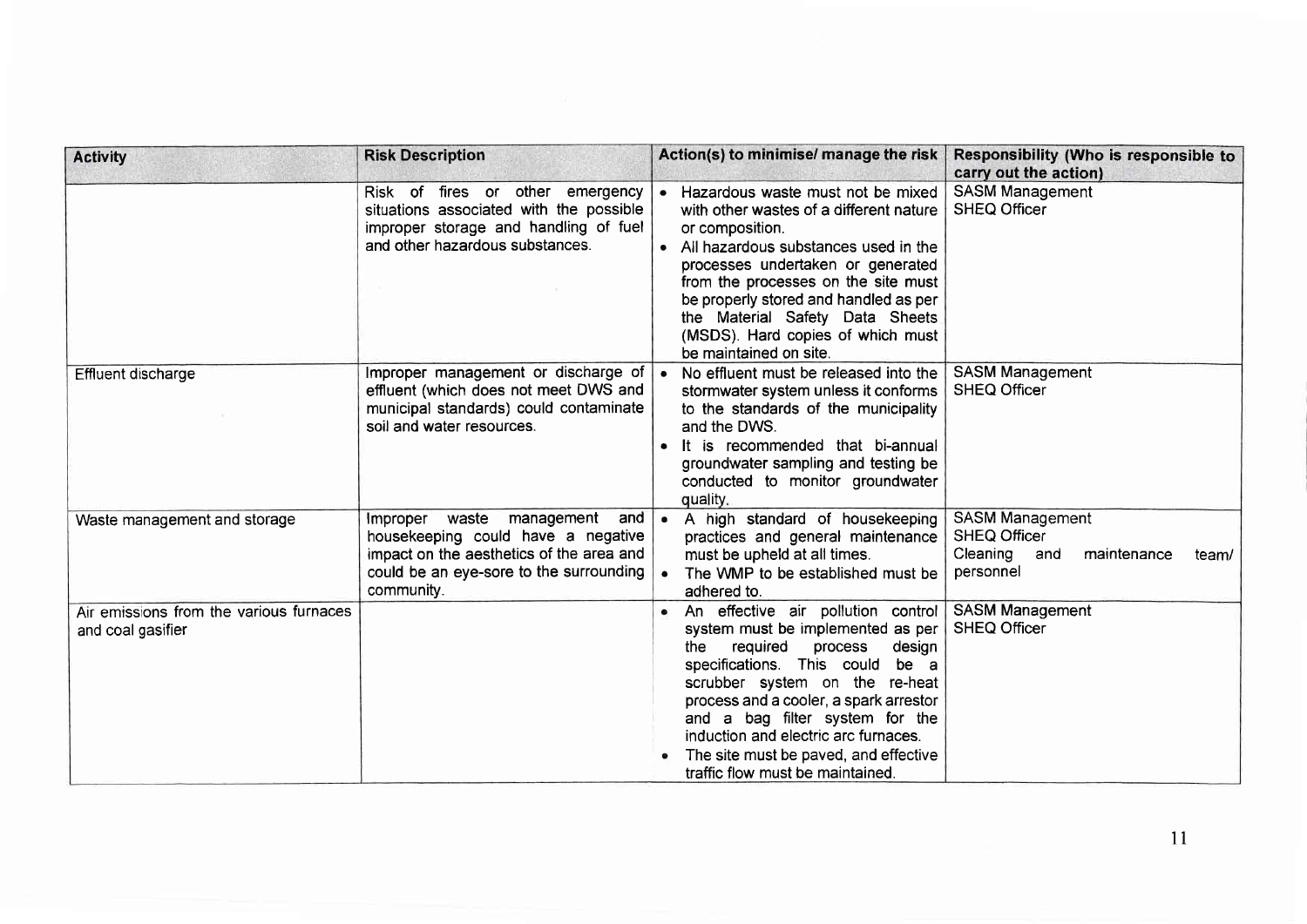| <b>Activity</b> | <b>Risk Description</b> | Action(s) to minimise/ manage the risk                                                                                                                                                                                                                                                                                                                                                                                                                                                                                    | Responsibility (Who is responsible to<br>carry out the action) |
|-----------------|-------------------------|---------------------------------------------------------------------------------------------------------------------------------------------------------------------------------------------------------------------------------------------------------------------------------------------------------------------------------------------------------------------------------------------------------------------------------------------------------------------------------------------------------------------------|----------------------------------------------------------------|
|                 |                         | The plant must comply with the<br>minimum emission standards for<br>secondary steel making<br>and<br>combustion installations as set out by<br>Environmental<br>National<br>the<br>Management: Air Quality Act (ACT 39<br>of 2004): List of Activities - GN 893 of<br>22 November 2013.<br>An Atmospheric Emissions License<br>(AEL) must be obtained from the<br>Sedibeng District Municipality prior to<br>commencement of the operations<br>and all measures required by the AEL<br>must be adhered to and maintained. |                                                                |